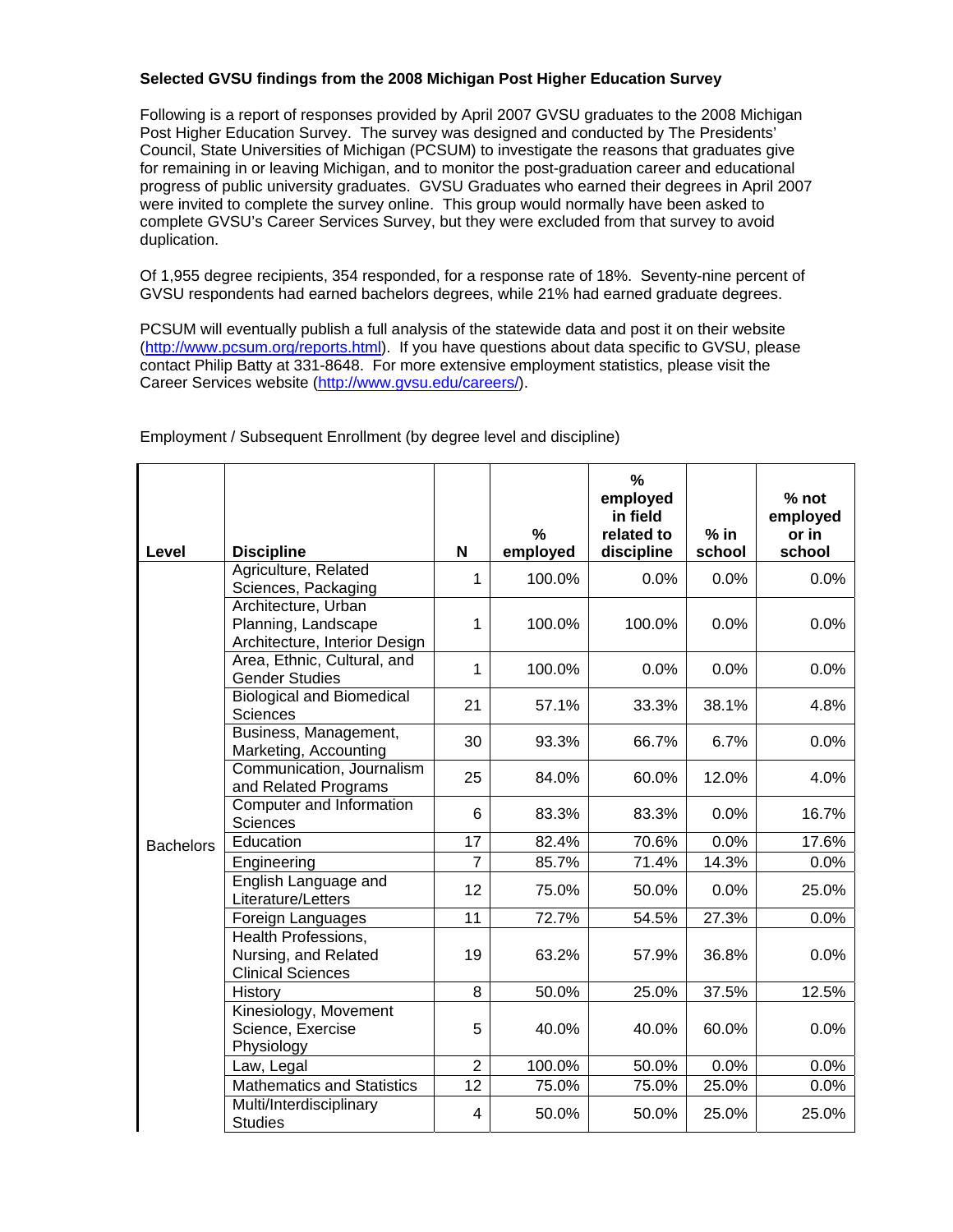| Level            | <b>Discipline</b>                                                       | N              | $\frac{0}{2}$<br>employed | $\frac{9}{6}$<br>employed<br>in field<br>related to<br>discipline | $%$ in<br>school | % not<br>employed<br>or in<br>school |
|------------------|-------------------------------------------------------------------------|----------------|---------------------------|-------------------------------------------------------------------|------------------|--------------------------------------|
|                  | Natural Resources, Parks                                                |                |                           |                                                                   |                  |                                      |
|                  | Recreation, and<br>Conservation                                         | 4              | 75.0%<br>50.0%            |                                                                   | 0.0%             | 25.0%                                |
|                  | <b>Other Humanities</b>                                                 | 3              | 66.7%                     | 33.3%                                                             | 0.0%             | 33.3%                                |
|                  | Other Social Sciences, Pol<br>Sci, Public Policy                        | 29             | 72.4%<br>48.3%            |                                                                   | 13.8%            | 13.8%                                |
| <b>Bachelors</b> | Physical Sciences, Physics                                              | 8              | 50.0%<br>37.5%<br>25.0%   |                                                                   |                  | 12.5%                                |
| (cont.)          | Psychology                                                              | 28             | 46.4%                     | 39.3%                                                             | 46.4%            | 7.1%                                 |
|                  | Public Administration and<br><b>Social Service Professions</b>          | 16             | 56.3%                     | 37.5%                                                             | 43.8%            | 0.0%                                 |
|                  | Security and Protective<br>Services                                     | $\overline{2}$ | 50.0%                     | 50.0%                                                             | 0.0%             | 50.0%                                |
|                  | Visual and Performing Arts,<br><b>Fine Arts</b>                         | 5              | 100.0%                    | 80.0%                                                             | 0.0%             | 0.0%                                 |
|                  | All                                                                     | 277            | 70.4%                     | 52.3%                                                             | 22.0%            | 7.6%                                 |
|                  | Business, Management,<br>Marketing, Accounting                          | 11             | 100.0%                    | 100.0%                                                            | 0.0%             | 0.0%                                 |
|                  | Communication, Journalism<br>and Related Programs                       | 1              | 100.0%                    | 100.0%                                                            |                  | 0.0%                                 |
|                  | Computer and Information<br><b>Sciences</b>                             | 3              | 100.0%                    | 100.0%                                                            |                  | 0.0%                                 |
|                  | Education                                                               | 19             | 84.2%                     | 84.2%                                                             | 5.3%             | 10.5%                                |
|                  | Engineering                                                             | 1              | 100.0%                    | 100.0%                                                            | 0.0%             | 0.0%                                 |
| <b>Masters</b>   | Health Professions,<br>Nursing, and Related<br><b>Clinical Sciences</b> | 5              | 100.0%                    | 80.0%                                                             | 0.0%             | 0.0%                                 |
|                  | Law, Legal                                                              | $\mathbf{1}$   | 0.0%                      | 0.0%                                                              | 0.0%             | 100.0%                               |
|                  | Medicine-Human,<br>Osteopathic, Dental,<br>Veterinary                   | 4              | 100.0%                    | 100.0%                                                            | 0.0%             | 0.0%                                 |
|                  | Public Administration and<br><b>Social Service Professions</b>          | 28             | 89.3%                     | 85.7%                                                             | 0.0%             | 10.7%                                |
|                  | All                                                                     | 73             | 90.4%                     | 87.7%                                                             | 1.4%             | 8.2%                                 |

Of those who indicated they were currently employed, 74% are still living in Michigan, while 22% are living elsewhere in the US and 3% are living abroad. They reported the industries in which they were employed as follows:

|                                                       | % of GVSU   |
|-------------------------------------------------------|-------------|
| <b>Industry</b>                                       | respondents |
| Accounting                                            | 1.2%        |
| Aerospace                                             | 0.4%        |
| Agriculture, environment, natural resource management | 0.4%        |
| Automotive manufacturing and design                   | 2.4%        |
| <b>Biological sciences</b>                            | 0.8%        |
| Business, management, finance, banking                | 5.6%        |
| Chemical, pharmaceutical                              | 0.8%        |
| Communications, media, advertising, public relations  | 3.6%        |
| Computer sciences, programming, networking, databases | 2.8%        |
| Consulting                                            | 1.2%        |
| E-commerce                                            | 0.4%        |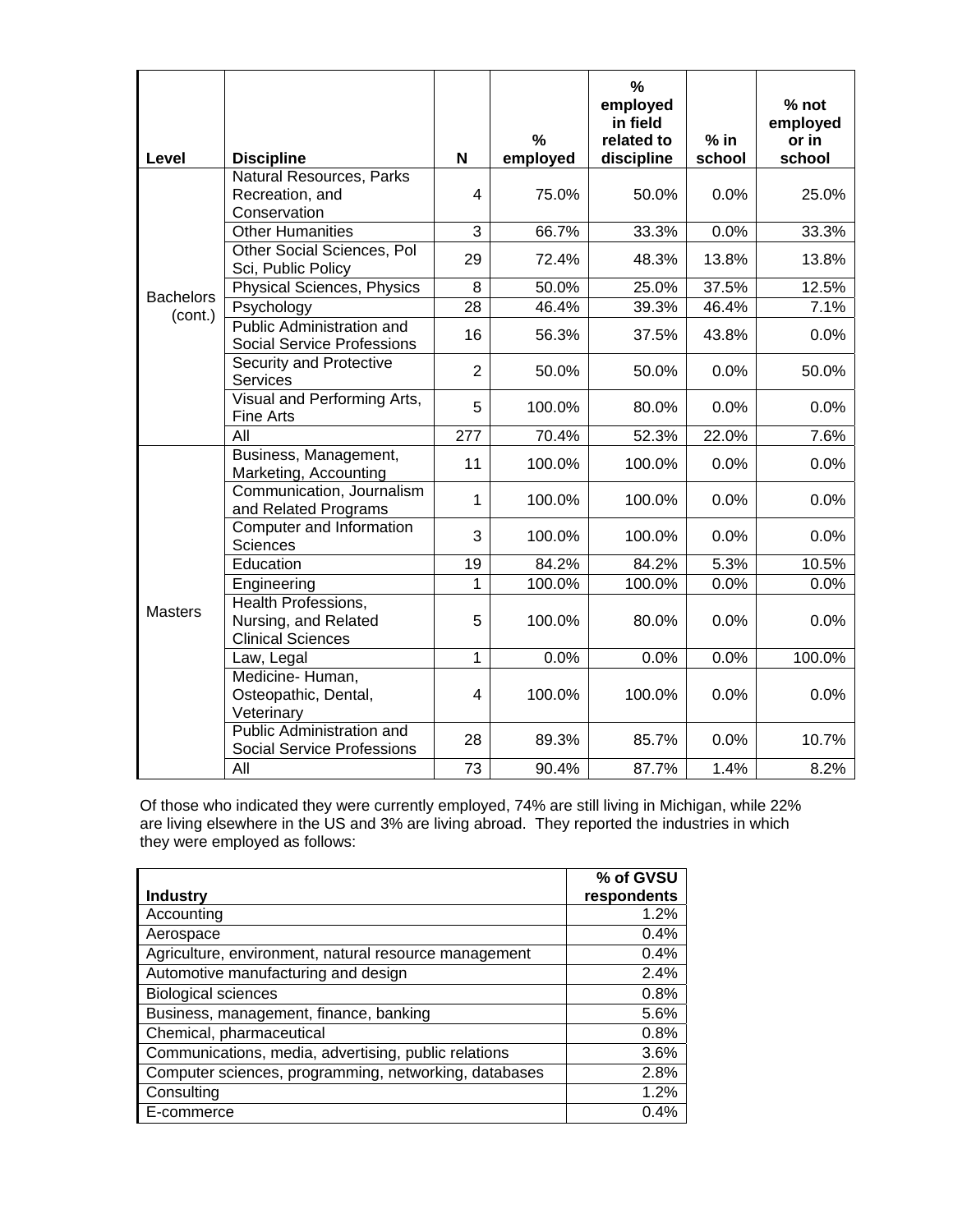|                                              | % of GVSU   |
|----------------------------------------------|-------------|
| <b>Industry</b>                              | respondents |
| Education                                    | 24.6%       |
| Engineering, engineering technologies        | 1.2%        |
| Fine / performing arts                       | 0.8%        |
| Government, public policy, politics          | 2.0%        |
| Health, medical, dental                      | 13.9%       |
| Hospitality, entertainment                   | 6.4%        |
| Human / social services, social work         | 5.6%        |
| Information technology                       | 1.2%        |
| Insurance, real estate, financial management | 2.8%        |
| Journalism, writing                          | 0.8%        |
| Law, legal professions                       | 1.6%        |
| Library, museum, archives                    | 0.4%        |
| Manufacturing (non-automotive)               | 3.2%        |
| Mathematics, statistics                      | 0.4%        |
| Non-profit organizations                     | 7.1%        |
| Oil, mining                                  | 0.4%        |
| Retail, wholesale, distribution              | 5.6%        |
| Sports, fitness                              | 0.4%        |
| Trades, construction                         | 0.4%        |
| Transportation, utilities                    | 0.8%        |
| Veterinary medicine                          | 0.4%        |
| Military                                     | 0.4%        |
| Miscellaneous                                | 0.4%        |
|                                              | 100.0%      |

One-quarter of GVSU respondents who were currently employed indicated that they worked in the job prior to earning their degree. Forty-two percent found their job within three months; 25% took 3 to 6 months; 4% took 6 to 9 months; and 3% took 10 months or more.

Following are the reasons unemployed GVSU respondents gave for being unemployed ( $n = 25$ ):

| I am seeking employment and waiting to hear on possible offers         |     |  |
|------------------------------------------------------------------------|-----|--|
| I am unable to find employment in my career field                      | 32% |  |
| I am unable to find employment in the geographical location in which I | 28% |  |
| want to live                                                           |     |  |
| Stay-at-home parent                                                    | 4%  |  |

Resources used by successful and unsuccessful job seekers:

|                               | % of currently employed<br>students who used resource<br>in most recent successful<br>job search<br>$n = 262$ ) | % of currently unemployed<br>students who used resource<br>in current job search<br>$n = 25$ |
|-------------------------------|-----------------------------------------------------------------------------------------------------------------|----------------------------------------------------------------------------------------------|
| <b>Career Services Office</b> | 21%                                                                                                             | 56%                                                                                          |
| <b>Faculty contacts</b>       | 15%                                                                                                             | 44%                                                                                          |
| <b>Family contacts</b>        | 20%                                                                                                             | 56%                                                                                          |
| Company web sites             | 37%                                                                                                             | 72%                                                                                          |
| Electronic job board          | 32%                                                                                                             | 72%                                                                                          |
| Professional journals         | 4%                                                                                                              | 20%                                                                                          |
| Newspaper                     | 21%                                                                                                             | 84%                                                                                          |
| Friends                       | 32%                                                                                                             | 72%                                                                                          |
| Other                         | 24%                                                                                                             | 24%                                                                                          |